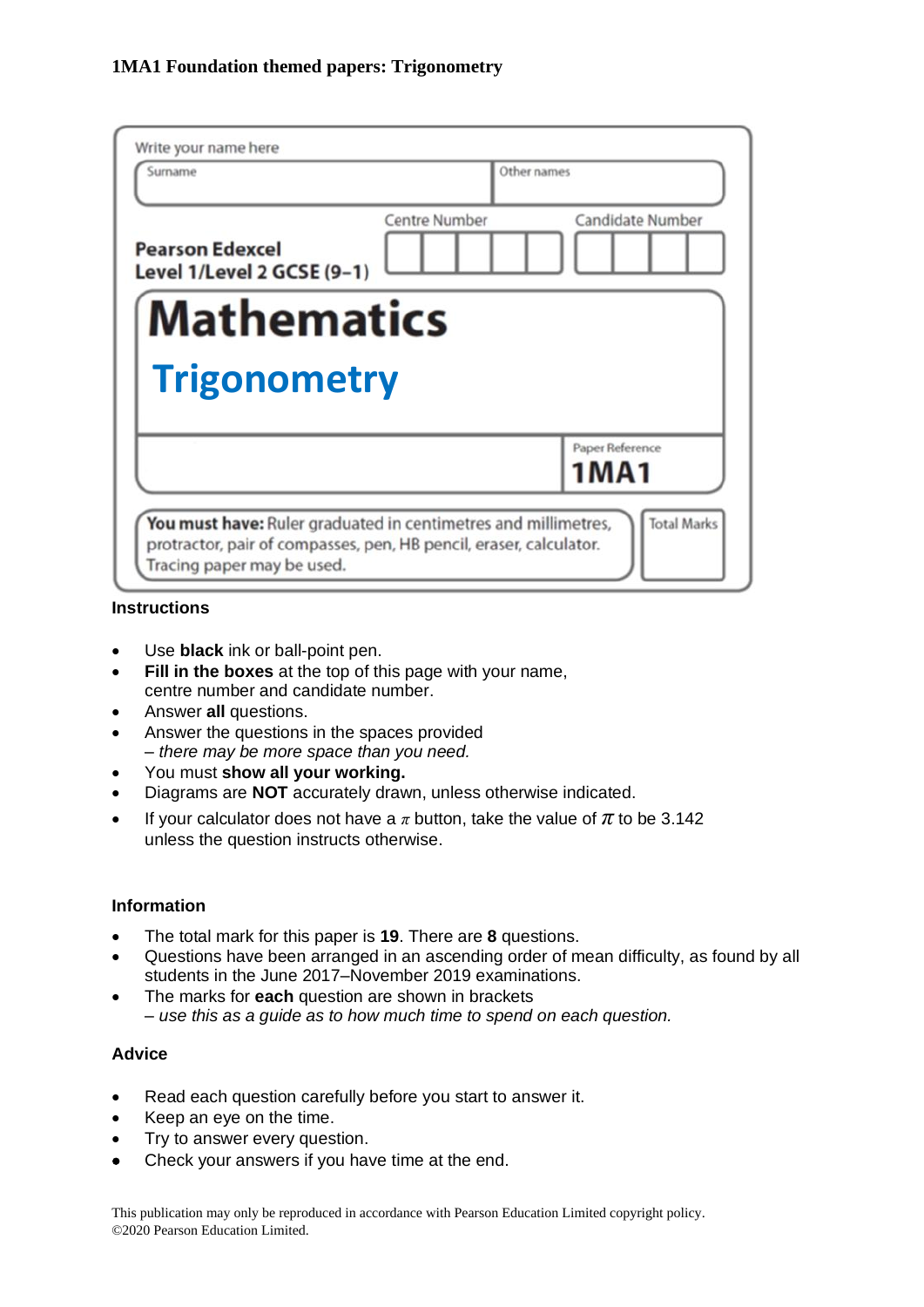**1** *ABC* is a right-angled triangle.



**\_\_\_\_\_\_\_\_\_\_\_\_\_\_\_\_\_\_\_\_\_\_\_\_\_\_\_\_\_\_\_\_\_\_\_\_\_\_\_\_\_\_\_\_\_\_\_\_\_\_\_\_\_\_\_\_\_\_\_\_\_\_\_\_\_\_\_\_\_\_\_\_\_\_\_**

Calculate the length of *AB*. Give your answer correct to 2 decimal places.

.......................................................cm

**(Total for Question 1 is 2 marks)**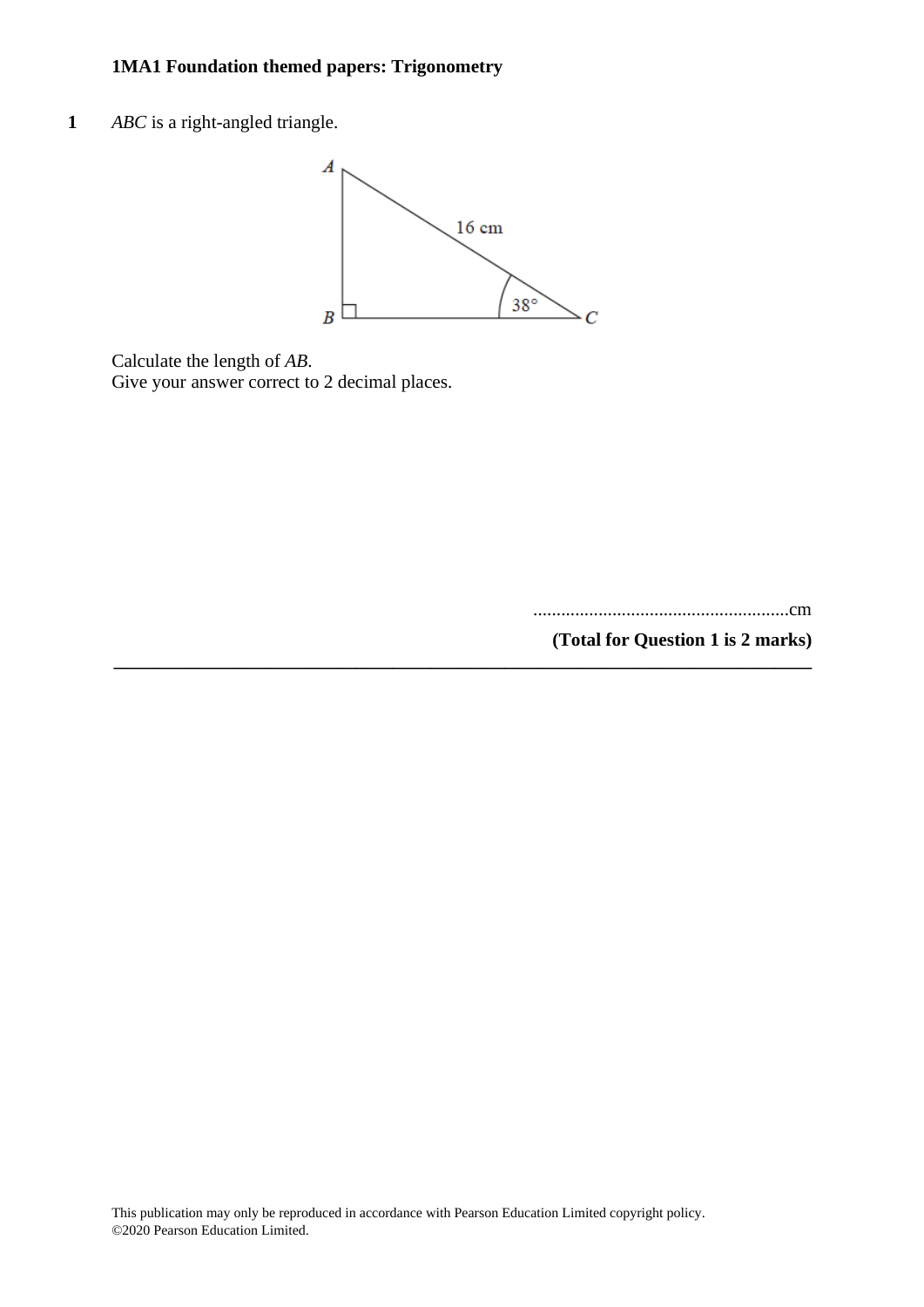**2** *ABC* is a right-angled triangle.



Calculate the length of *BC*. Give your answer correct to 1 decimal place.

....................................................... cm

**(Total for Question 2 is 3 marks)**

**\_\_\_\_\_\_\_\_\_\_\_\_\_\_\_\_\_\_\_\_\_\_\_\_\_\_\_\_\_\_\_\_\_\_\_\_\_\_\_\_\_\_\_\_\_\_\_\_\_\_\_\_\_\_\_\_\_\_\_\_\_\_\_\_\_\_\_\_\_\_\_\_\_\_\_**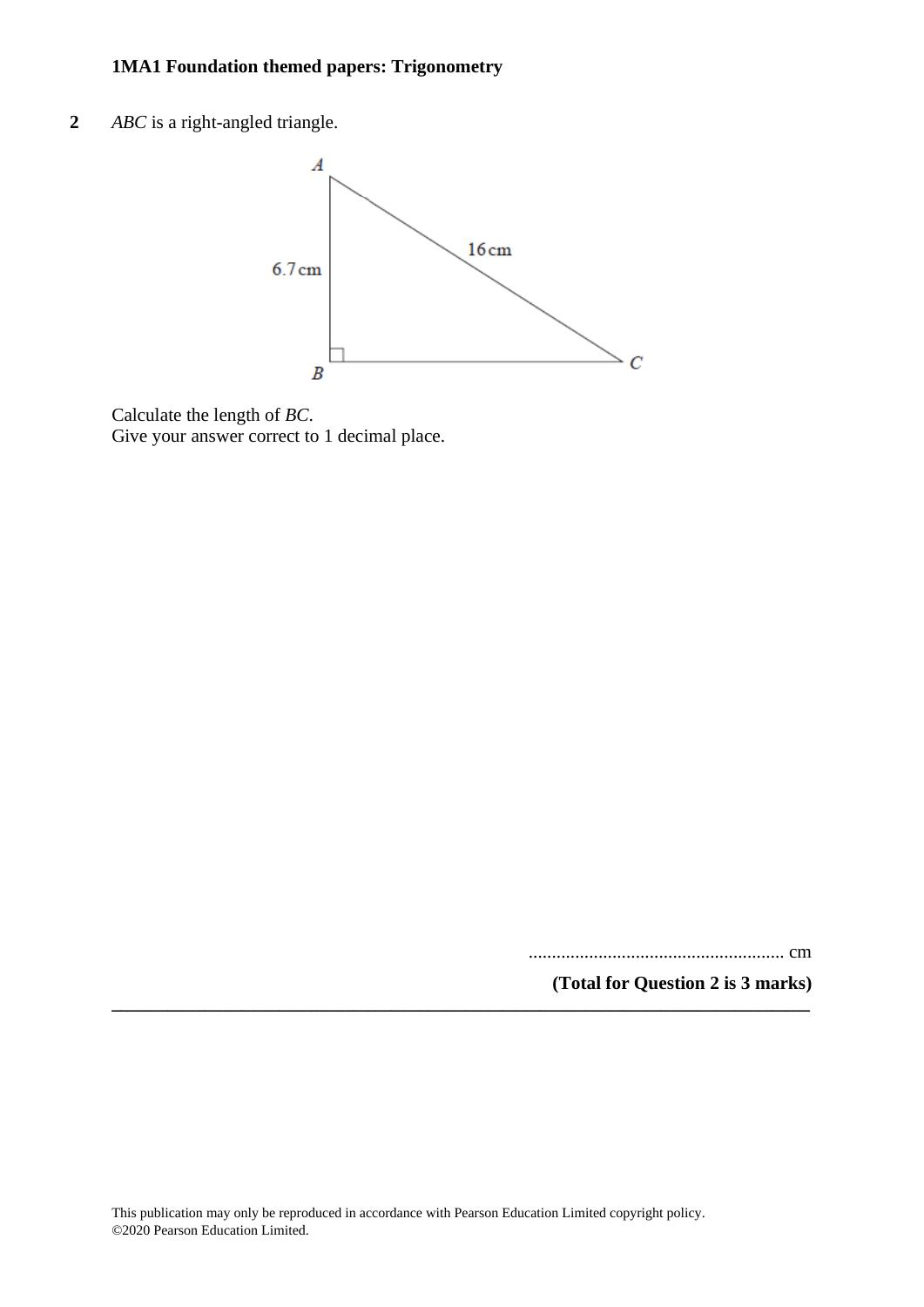**3** *ABC* is a right-angled triangle.



Work out the size of the angle marked *x*. Give your answer correct to 1 decimal place.

....................................................... °

**(Total for Question 3 is 2 marks)**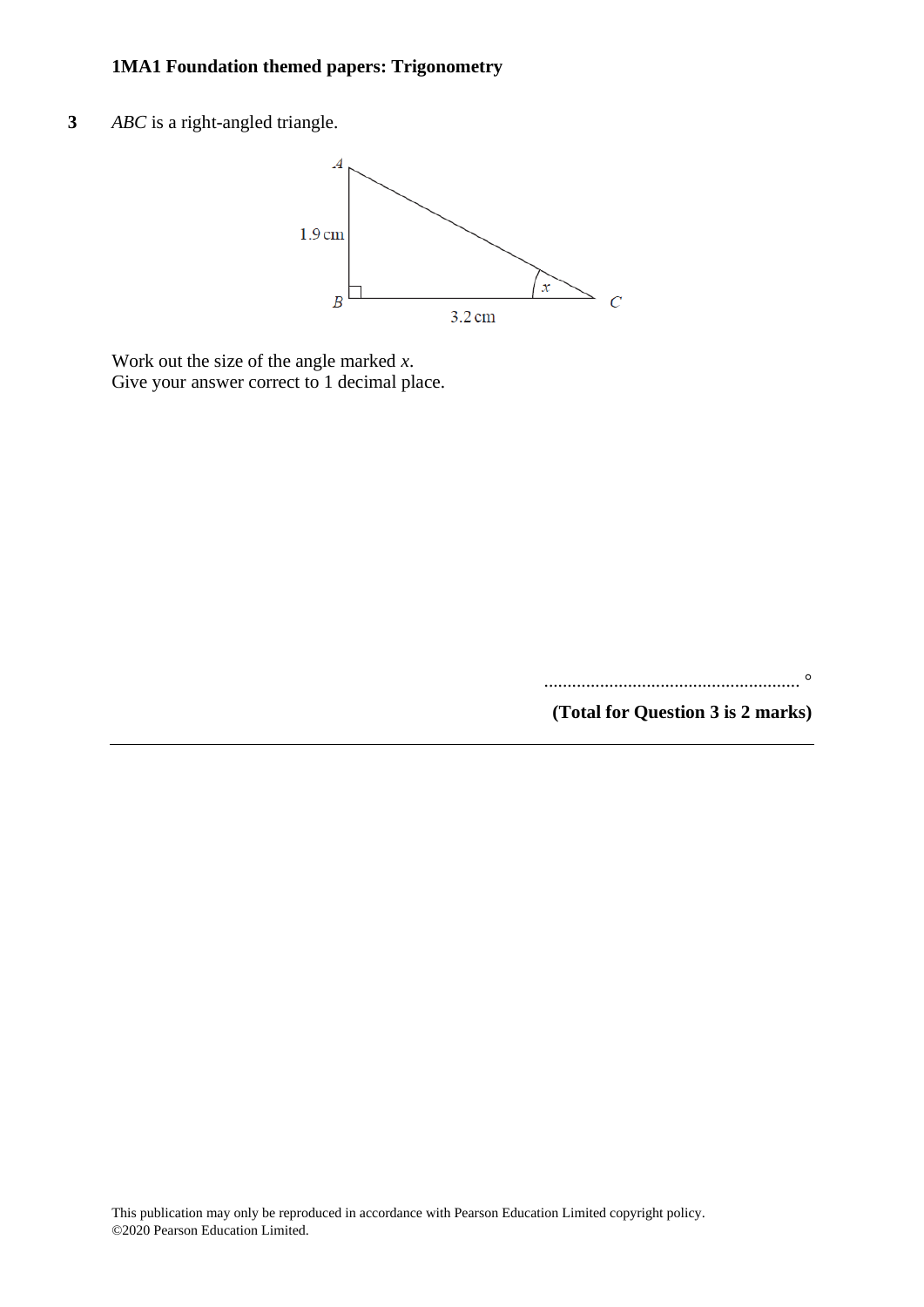**4** *ABC* is a right-angled triangle. **23** *ABC* is <sup>a</sup> right-angled triangle.



(*a*) Work out the size of angle *ABC*. (a) Work out the size of angle *ABC*. Give your answer correct to 1 decimal place. Give your answer correct to 1 decimal place.

|                                                                                                                   | $\left( 2\right)$ |
|-------------------------------------------------------------------------------------------------------------------|-------------------|
| The length of the side $AB$ is reduced by 1 cm.                                                                   |                   |
| The length of the side $BC$ is still 7 cm.<br>Angle <i>ACB</i> is still 90 $^{\circ}$                             |                   |
| Will the value of cos <i>ABC</i> increase or decrease?<br>( <i>b</i> )<br>You must give a reason for your answer. |                   |
|                                                                                                                   |                   |
|                                                                                                                   | $\bf{l}$          |

**\_\_\_\_\_\_\_\_\_\_\_\_\_\_\_\_\_\_\_\_\_\_\_\_\_\_\_\_\_\_\_\_\_\_\_\_\_\_\_\_\_\_\_\_\_\_\_\_\_\_\_\_\_\_\_\_\_\_\_\_\_\_\_\_\_\_\_\_\_\_\_\_\_\_**

**(1)**

#### **5** *ABCD* is a trapezium.

This publication may only be reproduced in accordance with Pearson Education Limited copyright policy. ©2020 Pearson Education Limited.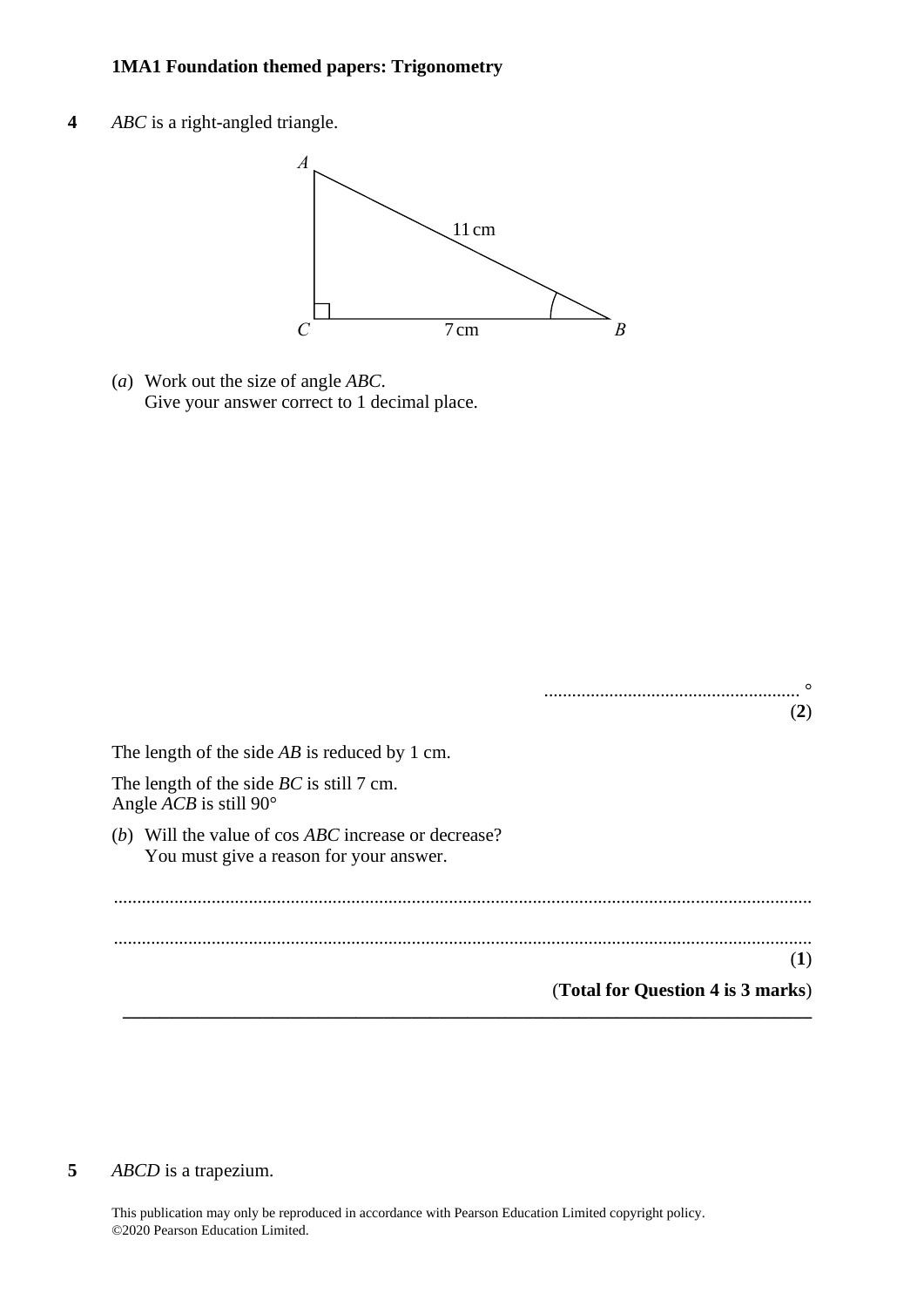

Work out the size of angle *CDA*. Work out the size of angle *CDA*. Give your answer correct to 1 decimal place. Give your answer correct to 1 decimal place.

.....................................................°

**(Total for Question 5 is 5 marks)**

**6** *ABC* is a right-angled triangle.

**\_\_\_\_\_\_\_\_\_\_\_\_\_\_\_\_\_\_\_\_\_\_\_\_\_\_\_\_\_\_\_\_\_\_\_\_\_\_\_\_\_\_\_\_\_\_\_\_\_\_\_\_\_\_\_\_\_\_\_\_\_\_\_\_\_\_\_\_\_\_\_\_\_\_\_**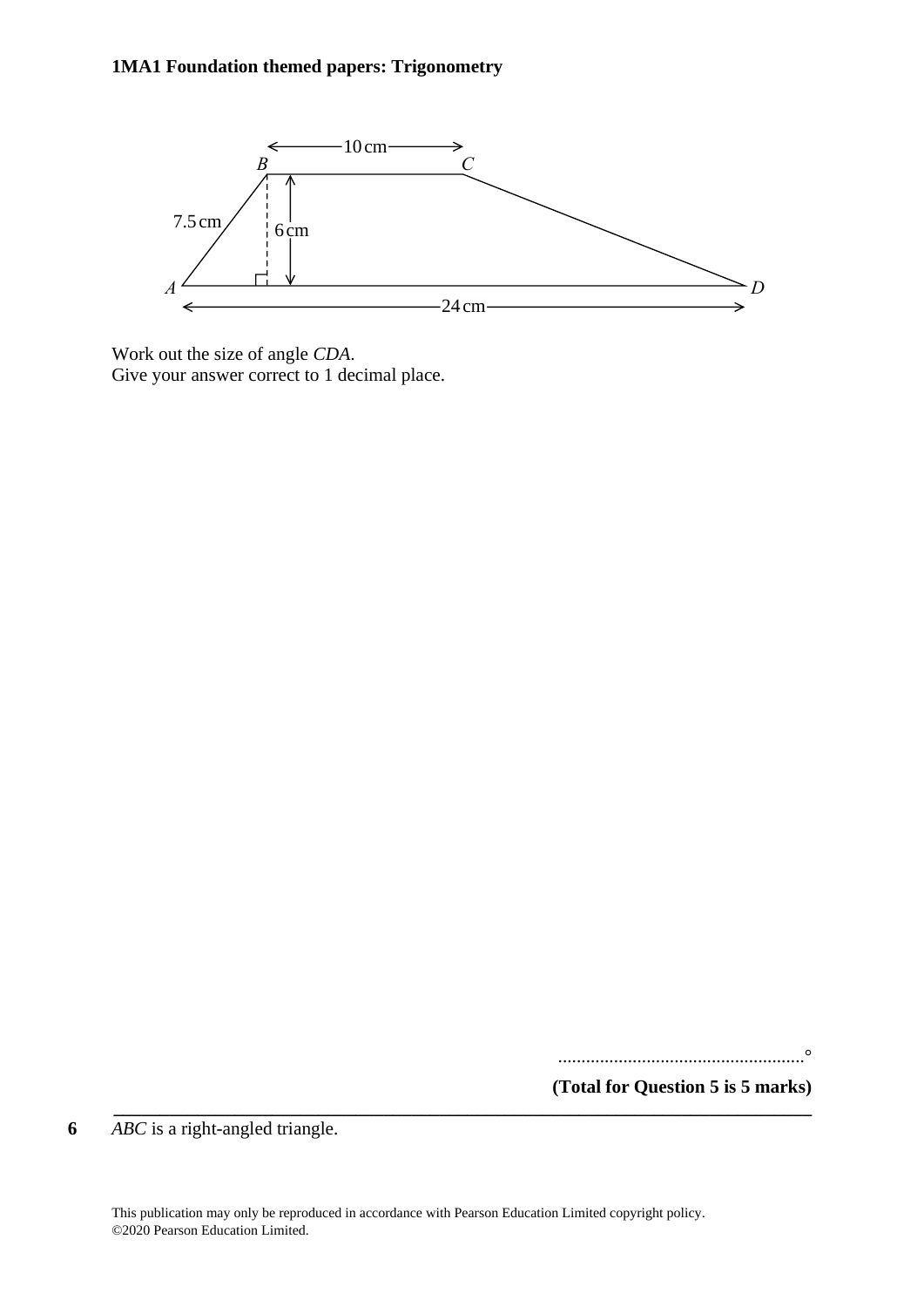

 $AC = 14$  cm. Angle  $C = 90^\circ$ 

size of angle  $B$  : size of angle  $A = 3:2$ 

Work out the length of *AB*.

Give your answer correct to 3 significant figures.

.......................................................cm

**(Total for Question 6 is 4 marks) \_\_\_\_\_\_\_\_\_\_\_\_\_\_\_\_\_\_\_\_\_\_\_\_\_\_\_\_\_\_\_\_\_\_\_\_\_\_\_\_\_\_\_\_\_\_\_\_\_\_\_\_\_\_\_\_\_\_\_\_\_\_\_\_\_\_\_\_\_\_\_\_\_\_\_**

**7** *PQR* is a right-angled triangle.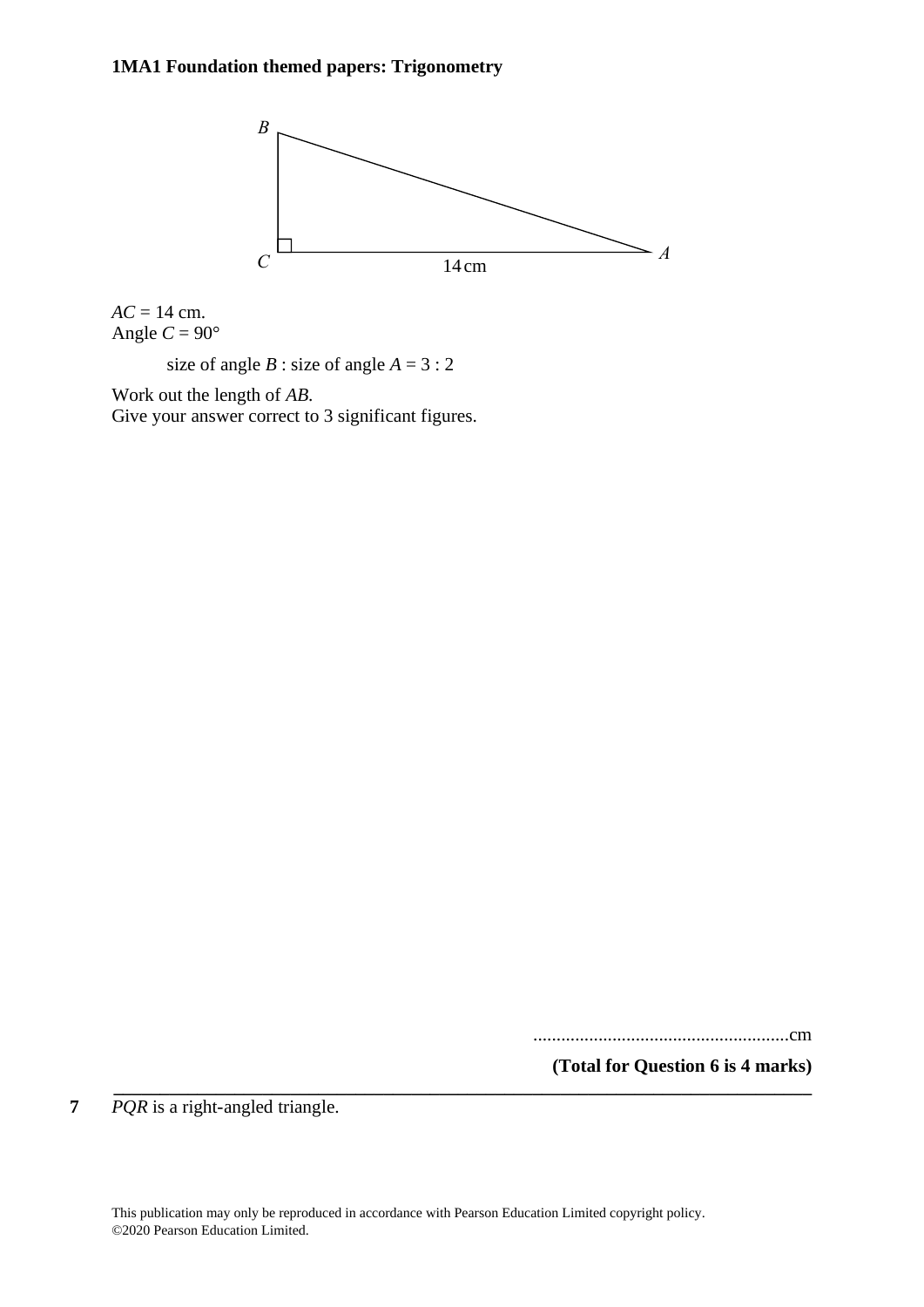

Work out the size of the angle marked *x*. Give your answer correct to 1 decimal place.

.......................................................°

**(Total for Question 7 is 2 marks)**